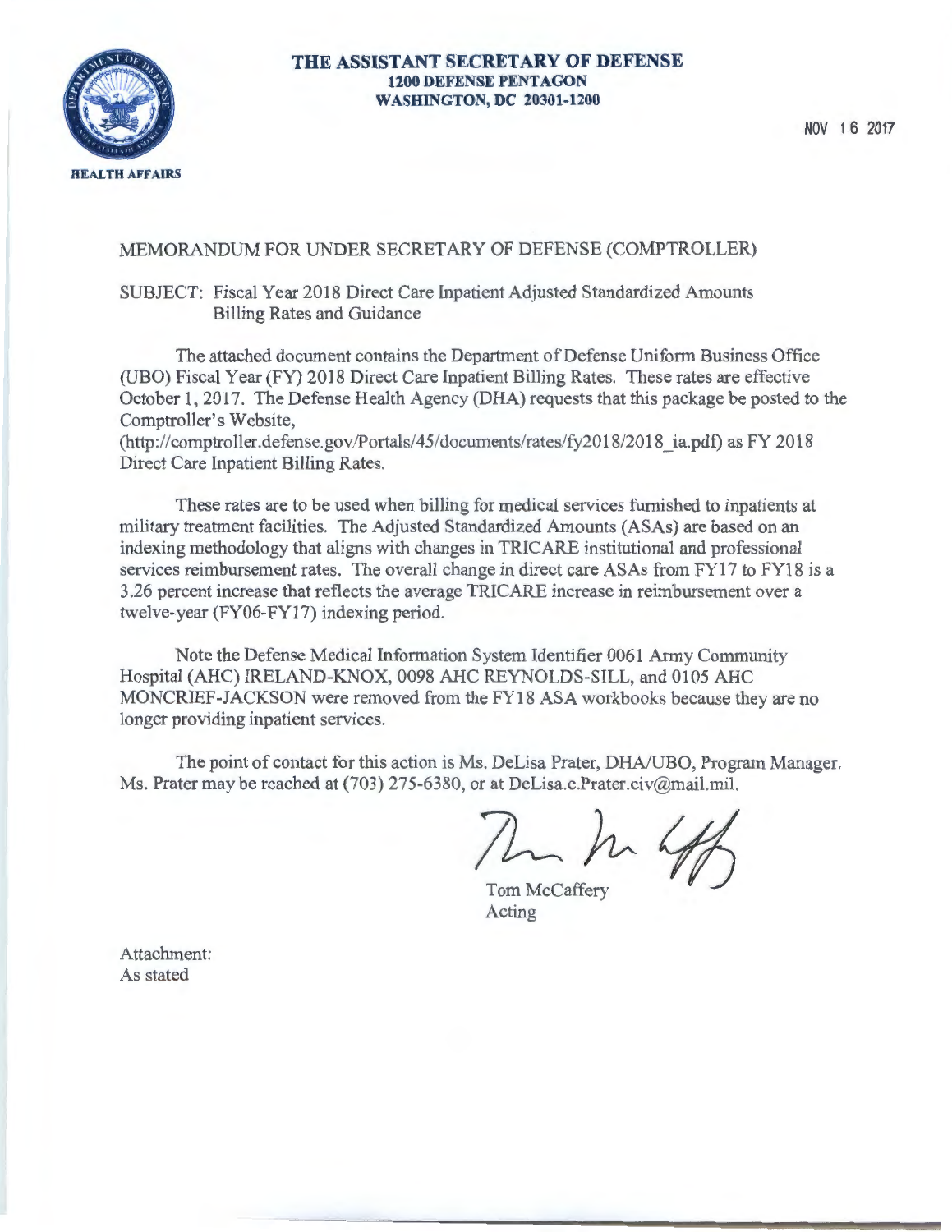#### **Department of Defense Uniform Business Office Fiscal Year 2018 Direct Care Inpatient Adjusted Standardized Amounts Billing Rates and Guidance**

### **1.0 Fiscal Year 2018 Direct Care Inpatient Adjusted Standardized Amount Rates and Charges effective 1 October 2017**

## **Overview**

The Fiscal Year (FY) 2018 Direct Care Inpatient Adjusted Standardized Amounts (ASA) rates are computed based on the Military Health System (MHS) direct care standardized cost to provide a single Medicare Severity Relative Weighted Product (MS-RWP). The MS-RWP is a Medicare Severity Diagnosis Related Group (MS-DRG) based measure of the relative costliness of a given discharge. The average standardized cost per MS-RWP for hospitals in locations with area wage rates greater than 1.0, less than or equal to 1.0, and overseas are published annually as inpatient ASAs shown in Table 1. This approach maintains compatibility with both Medicare and TRICARE ASA policies. The ASA rates will be applied to the MS-RWP for each inpatient case, determined from the TRICARE MS-DRG weights, outlier thresholds, and payment rules to calculate the reimbursement charge. The Department of Defense (DoD) publishes this data annually for hospital reimbursement rates under TRICARE/Civilian Health and Medical Program of the Uniformed Services pursuant to 32 Code of Federal Regulations 199.14(a)(1). Due to data system limitations, for military treatment facilities (MTFs), direct care adjustments are made for length of stay (LOS) outliers rather than high cost outliers.

Table 1 provides the average direct care inpatient ASA rates for third party billing, interagency billing and International Military Education and Training (IMET) billing for three core-based statistical areas (CBSA) (high area wage index, low area wage index, and overseas).

| <b>Wage Index</b>           | <b>Average IMET</b><br>Rate | Average<br><b>Interagency Rate</b><br>(IAR) | <b>Average Full/TPC</b><br>Rate |
|-----------------------------|-----------------------------|---------------------------------------------|---------------------------------|
| Area Wage Index $> 1.00$    | \$7,553.85                  | \$11,932.25                                 | \$12,589.42                     |
| Area Wage Index $\leq 1.00$ | \$8,607.46                  | \$12,314.75                                 | \$13,037.00                     |
| Overseas $\wedge$           | \$7,899.92                  | \$17,059.67                                 | \$17,912.29                     |

| Table 1. Average FY 2018 Direct Care Inpatient ASA Rates |  |
|----------------------------------------------------------|--|
|                                                          |  |

^ Hawaii and Alaska are not considered overseas for billing purposes.

The IMET program is a key funding component of U.S. security assistance that provides training on a grant basis to students from allied and friendly nations. Authority for the IMET program is found pursuant to Chapter 5, part II, Foreign Assistance Act 1961. Funding is appropriated from the International Affairs budget of the Department of State. Not all foreign national patients participate in the IMET program. The IAR ASA rates are used to bill other federal agencies.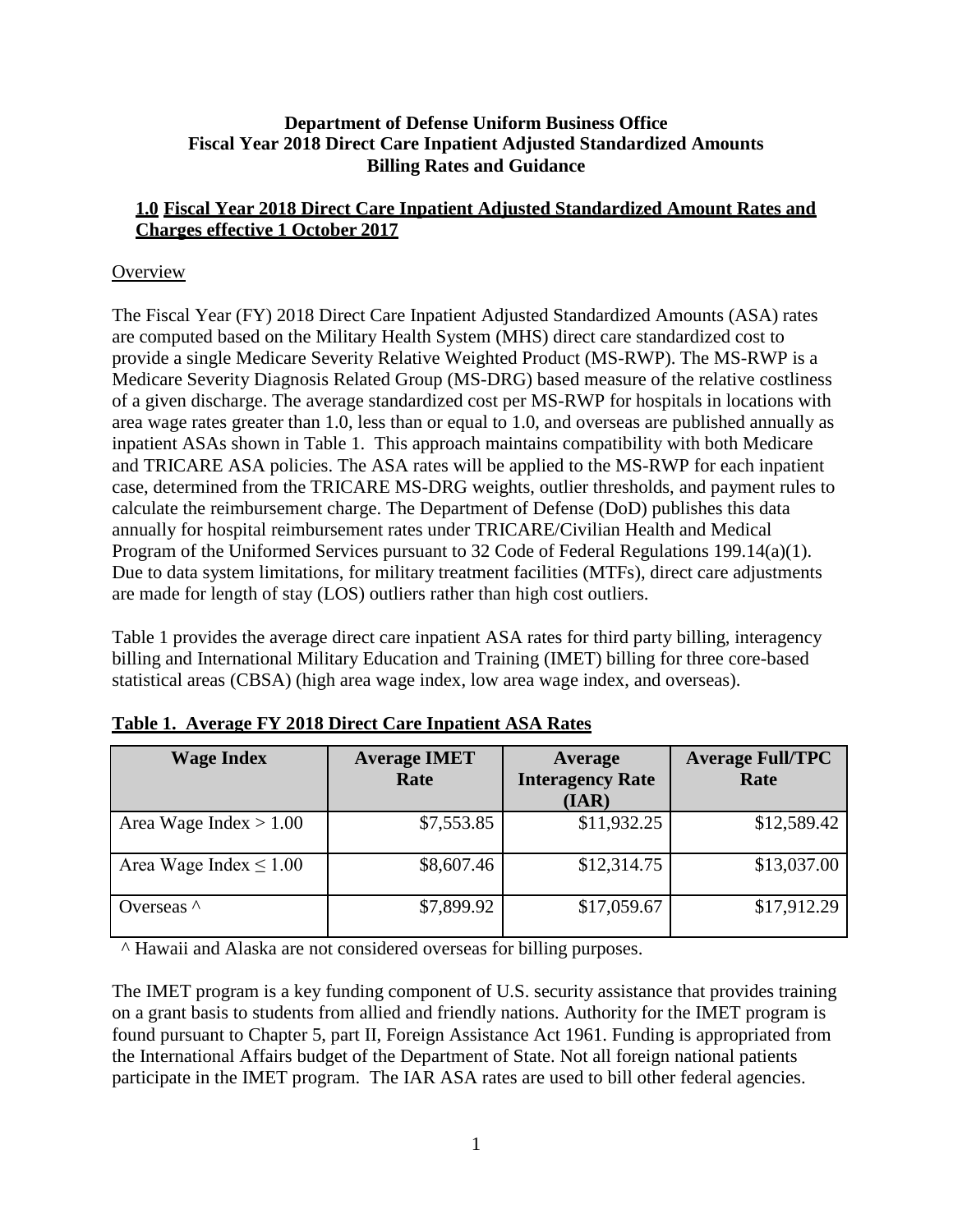The full/Third Party Collection (TPC) ASA rates are used to bill insurance carriers, pay patients, and other payers.

Each MTF providing inpatient care has its own applied ASA rates (shown in Appendix A). The MTF-specific ASA rates are the average ASA rates adjusted for indirect medical education costs, if any, for the discharging hospital. The product of the discharge specific MS-RWP and the MTF-applied ASA rate is the charge submitted on the claim and is the amount payers will use for reimbursement purposes. The individual ASAs are published on the Defense Health Agency Uniform Business Office (UBO) Website (<http://health.mil/Military-Health-Topics/Business->Support/Uniform-Business-Office). Examples of how to calculate the reimbursement charge are shown in Section 2.0.

The ASA per MS-RWP used in the direct care system is comparable to procedures used by the Centers for Medicare and Medicaid Services and TRICARE. The expenses represented by the ASAs include all direct care expenses associated with direct inpatient care. The inpatient ASAs includes the cost of both inpatient professional and institutional services. The ASA rates apply to reimbursement from TPC, IMET and IAR payers. Pursuant to the provisions of 10 United States Code (U.S.C.) 1095, the breakdown of total inpatient charges is 93 percent for institutional charges and seven (7) percent for professional charges. When preparing bills for inpatient services, professional fees are based on the privileged provider services. The hospital institutional fees are based on the costs for support staff, facility costs, ancillary services, pharmacy, and supplies.

MTFs without inpatient services, whose providers perform inpatient care in a civilian facility for a DoD beneficiary, may bill payers the percentage of the ASA/MS-RWP based charge that represents professional services. In the absence of a MTF-applied ASA rate for the facility, the ASA rate used will be based on the average for the type of CBSA in which the MTF is located areas with wage rate indices greater than 1.0, less than or equal to 1.0, or overseas. The MTF UBO must receive documentation of care provided in order to produce an appropriate bill.

# **1.1 Family Member Rate (FMR)**

The FY 2018 FMR is \$18.60 per day. The FMR is established by authority of 10 U.S.C., Section 1078.

## **2.0 Examples Applying ASAs to Compute Inpatient Stay Charges**

The cost to be recovered is the product of the MTF applied ASA rate and the MS-RWPs specific to the inpatient medical services provided. This includes the costs of both inpatient institutional and professional services. Billing in the examples below is at the full/TPC rate.

For each MS-DRG, TRICARE establishes short stay and long stay thresholds. An inlier is any discharge with a LOS greater than the short stay threshold, equal to or less than the long stay threshold. An outlier is any discharge with a LOS less than or equal to the short stay threshold or greater than the long stay threshold. Example charge computations are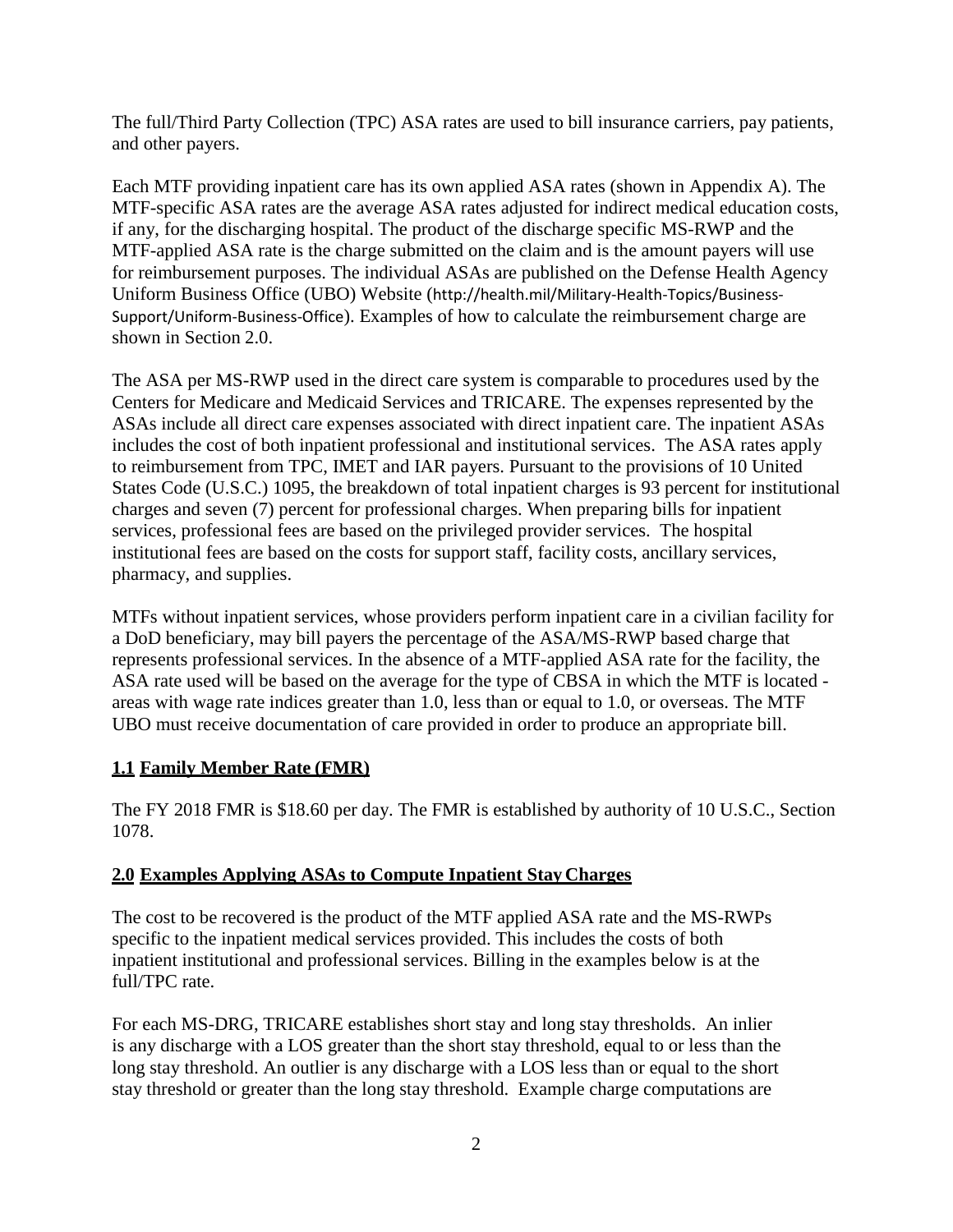provided below for inlier, outlier, and transfer discharges. The full list of TRICARE MS-DRGs with MS-DRG case weights, long stay thresholds, short stay thresholds and other information is provided by accessing the MHS UBO Site located on the [MHS Secure Site](https://info.health.mil/SitePages/Home.aspx) [LaunchPad](https://info.health.mil/SitePages/Home.aspx) available to authorized UBO Service representative users with a Government Common Access Card.

Table 2 provides the information used in the billing examples for a non-teaching hospital Defense Medical Information System (DMIS) Identifier (ID) (DMIS ID 0075 – General Leonard Wood Army Community Hospital, Fort Leonard Wood, Missouri) in an Area Wage Index  $\leq 1.00$  location for a discharge in MS-DRG 765—Cesarean section with complications and comorbidities/major complications and comorbidities (CC/MCC). For this example, FY 2017 TRICARE weights (updated Nov, 2016) are used since the FY 2018 weights are not yet available.

| MS-<br><b>DRG</b><br><b>Number</b> | <b>MS-DRG</b><br><b>Description</b> | <b>MS-DRG</b><br>Weight | <b>Arithmetic</b><br><b>Mean LOS</b> | Geometric<br><b>Mean LOS</b> | <b>Short Stay</b><br><b>Threshold</b> | <b>Long Stay</b><br><b>Threshold</b> |
|------------------------------------|-------------------------------------|-------------------------|--------------------------------------|------------------------------|---------------------------------------|--------------------------------------|
| 765                                | Cesarean<br>section with<br>CC/MCC  | 0.9129                  | 4.4                                  | 3.7                          |                                       | 16                                   |

# **Table 2. Third Party Billing Examples**

| <b>Hospital</b>                    | <b>Wage Index</b>             | <b>Area Wage</b><br><b>Rate Index</b> | <b>IME</b><br><b>Adjustment</b> | <b>Group ASA</b> | MTF-<br><b>Applied TPC</b><br>ASA |
|------------------------------------|-------------------------------|---------------------------------------|---------------------------------|------------------|-----------------------------------|
| <b>ACH General</b><br>Leonard Wood | Area Wage<br>Index $\leq 1.0$ | 0.7715                                | $1.0\,$                         | \$13,037.00      | \$11,996.65                       |

|    | Length of            | <b>Days</b>                                                                  |        | <b>Relative Weighted Product (RWP)</b> |                   |             |  |  |
|----|----------------------|------------------------------------------------------------------------------|--------|----------------------------------------|-------------------|-------------|--|--|
|    | <b>Stay</b><br>(LOS) | <b>Above</b><br><b>Outlier/Transfer</b><br><b>Inlier</b><br><b>Threshold</b> |        | <b>Total</b>                           | <b>TPC Amount</b> |             |  |  |
| #1 | 7 days               | 0                                                                            | 0.9129 | 0                                      | 0.9129            | \$10,951.74 |  |  |
| #2 | 21 days              | 5                                                                            | 0.9129 | 0.4071                                 | 1.32              | \$15,835.58 |  |  |
| #3 | 1 day                | $\Omega$                                                                     | 0.9129 | 0.4150                                 | 0.4150            | \$4,978.61  |  |  |
| #4 | 2 days               | $\overline{0}$                                                               | 0.9129 | 0.7402                                 | 0.7402            | \$8,879.92  |  |  |

Example #1 provides an example of the charge for an inlier LOS discharge in MS-DRG 765. The MS-RWP for an inlier case is the TRICARE MS-DRG weight of 0.9129. The MS-DRG weight used in these examples is the FY 2017 TRICARE DRG weight, as updated. The charge is the product of the MS-RWPs and the MTF-Applied ASA rate.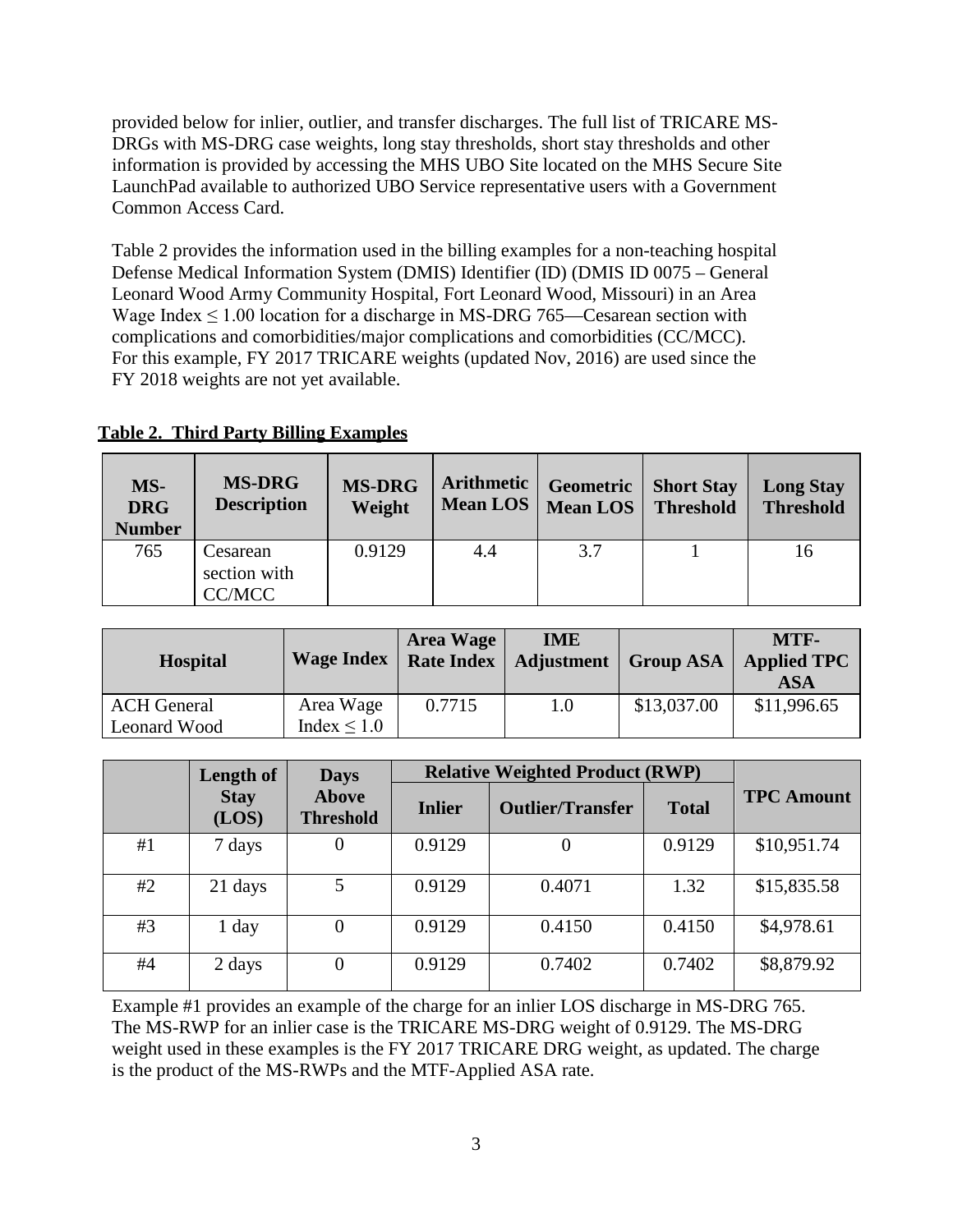- a) The FY 2018 MTF-Applied TPC ASA rate is \$11,996.65 (Army Community Hospital Leonard Wood's TPC rate as shown in Appendix A).
- b) The MTF amount to be recovered is the MS-DRG weight (0.9129) multiplied by the MTF-Applied TPC ASA (\$11,996.65).
- c) The inlier cost to be recovered is \$10,951.74 as computed below. TPC Amount Billed: MTF-Applied TPC ASA rate multiplied by the MS-DRG weight  $= $11,996.65*0.9129= $10,951.74$

Example #2 provides the example of the charge for a long stay LOS outlier discharge in MS-DRG 765. The total MS-RWP for a long stay LOS outlier case is a combination of the TRICARE MS-DRG weight plus additional MS-RWP credit for each day that the LOS exceeds the Long Stay Threshold. The charge is determined by multiplying the total MS-RWPs by the MTF-Applied ASA rate.

- a) For the long stay LOS outlier MS-RWP value calculation, 33 percent of the per diem weight is multiplied by the number of outlier days. The number of outlier days is computed as the actual LOS minus the Long Stay Threshold. For long stay outliers, per diem weight is determined by dividing by the MS-DRG weight by the Geometric Mean LOS.
- b) Long stay LOS Outlier MS-RWP value calculation

= .33 \* (MS-DRG Weight/Geometric Mean LOS) \* (Patient LOS - Long Stay Threshold)

 $= .33 * (0.9129/3.7) * (21-16)$ 

- $= .33$  \*  $.24673$  (carry out to five decimal places) \* (21-16)
- $= 0.08142$  (carry out to five decimal places)  $* 5$
- $= 0.4071$  (carry out to four decimal places)
- c) The total MS-RWP is the MS-DRG weight (0.9129) added to the LOS outlier MS-RWP value.

Total MS-RWP =  $0.9129 + 0.4071 = 1.32$ 

d) The MTF amount to be recovered is the MTF-Applied TPC ASA rate (\$11,996.65) multiplied by the total MS-RWP.

TPC Amount Billed: MTF-Applied TPC ASA rate \* Total MS-RWP  $= $11,996.65 * 1.32$  $= $15,835.58$ 

Example #3 provides the example of the charge for a short stay LOS outlier discharge in MS-DRG 765. The MS-RWP for a short stay LOS outlier case is the smaller of (1) twice a per diem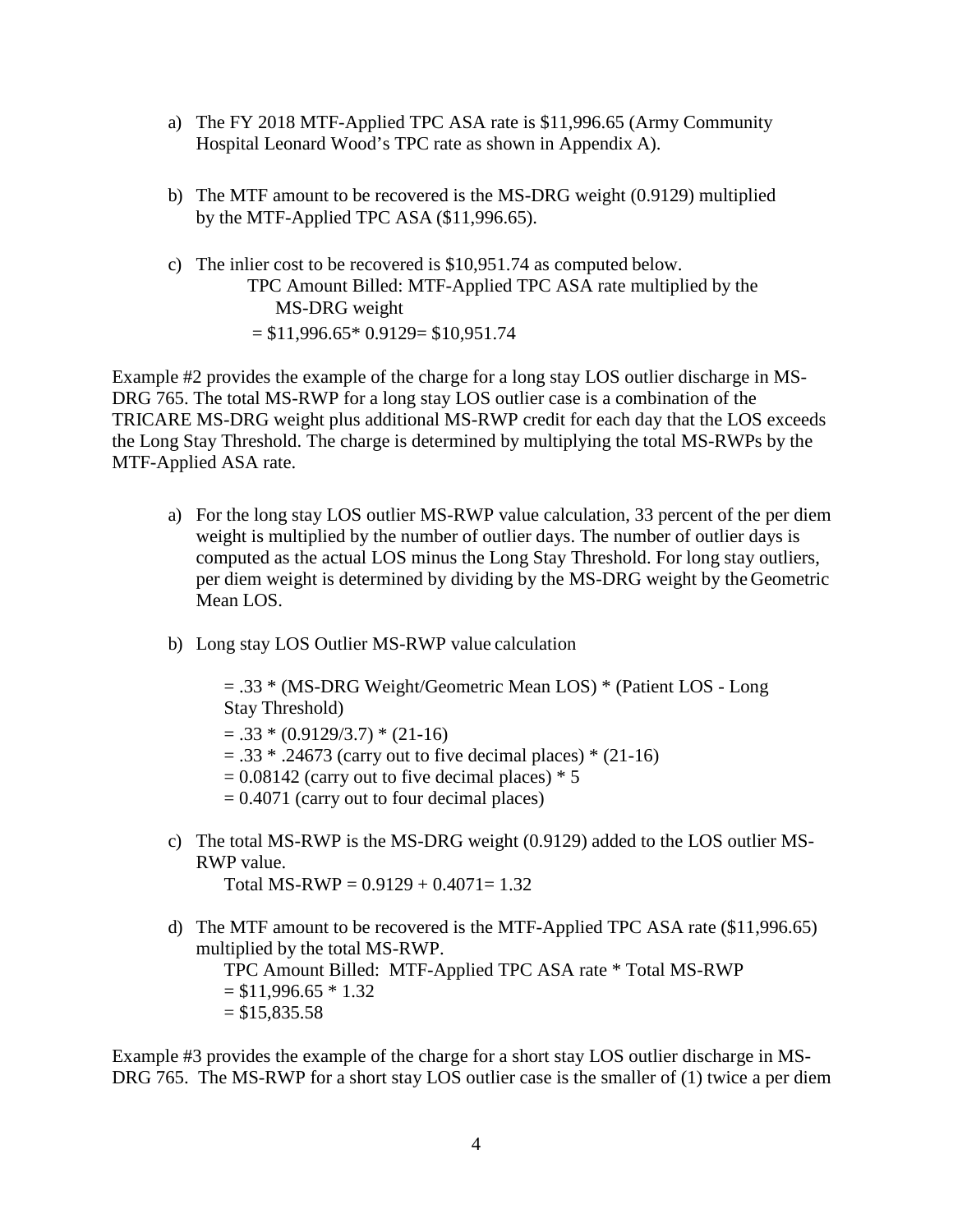MS-RWP allowance, or (2) the MS-DRG weight. The charge is determined by multiplying the total MS-RWPs by the MTF-Applied ASA rate.

- a) For the short stay LOS outlier MS-RWP value calculation, determine the minimum of two times the per diem weight multiplied by the LOS. For short stay outliers, per diem weight is determined by dividing by the MS-DRG weight by the arithmetic mean LOS.
- b) Short stay LOS Outlier MS-RWP value calculation

= minimum (2\* (MS-DRG Weight/Arithmetic Mean LOS) \* Patient LOS), MS-DRG Weight  $=$  minimum  $(2*(0.9129/4.4) * 1)$ , 0.9129  $=$  minimum (2\*.20748 (carry out to five decimal places) \* 1), 0.9129  $=$  minimum (0.4150 (carry out to four decimal places)), 0.9129  $= 0.4150$ 

c) The MTF amount to be recovered is the MTF-Applied TPC ASA rate (\$11,996.65) multiplied by the short stay LOS Outlier MS-RWP.

> TPC Amount Billed: MTF-applied TPC ASA rate \* Short Stay LOS Outlier MS-RWP  $= $11,996.65 * 0.4150$  $=$ \$4,978.61

Example #4 provides the example of the charge for a transfer discharge in MS-DRG 765. The MS-RWP for a transfer case is the lesser of (1) twice a per diem MS-RWP allowance plus the (LOS -1) multiplied by the per diem, or (2) the MS-DRG weight. The charge is determined by multiplying the total MS-RWPs by the MTF-applied ASA rate.

- a) For the transfer MS-RWP value calculation, determine the minimum of two times the per diem weight plus the LOS minus one multiplied by the per diem weight. For transfers, per diem weight is determined by dividing by the MS-DRG weight by the geometric mean LOS.
- b) Transfer MS-RWP value calculation

Per Diem Weight = MS-DRG Weight/Geometric Mean LOS  $= 0.9129/3.7$ = .24673 (carry out to five decimal places)  $=$  minimum (2\* Per Diem + (Patient LOS  $-1$ ) \* Per Diem), MS-DRG Weight  $=$  minimum  $(2*.24673 + (2-1) * .24673), 0.9129$  $=$  minimum (2\*.24673 + 1 \* .24673), 0.9129  $=$  minimum (.49346 + .24673 (carry out to five decimal places)), 0.9129  $=$  minimum (0.7402 (carry out to four decimal places)), 0.9129  $= 0.7402$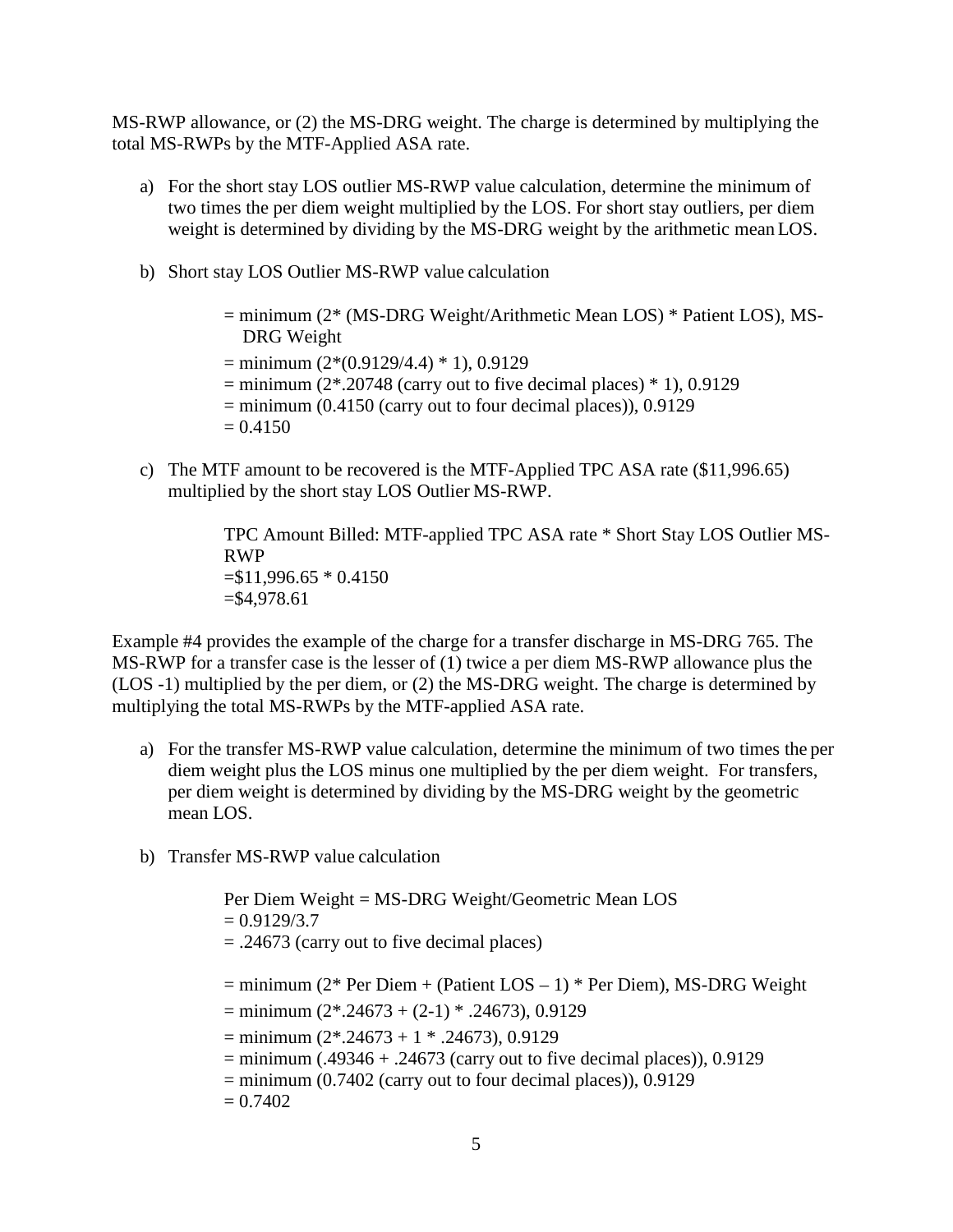c) The MTF amount to be recovered is the MTF-applied TPC ASA rate (\$11,996.65) multiplied by the transfer MS-RWP.

> TPC Amount Billed: MTF-applied TPC ASA rate \* Transfer MS-RWP =\$11,996.65 \* 0.7402 =\$8,879.92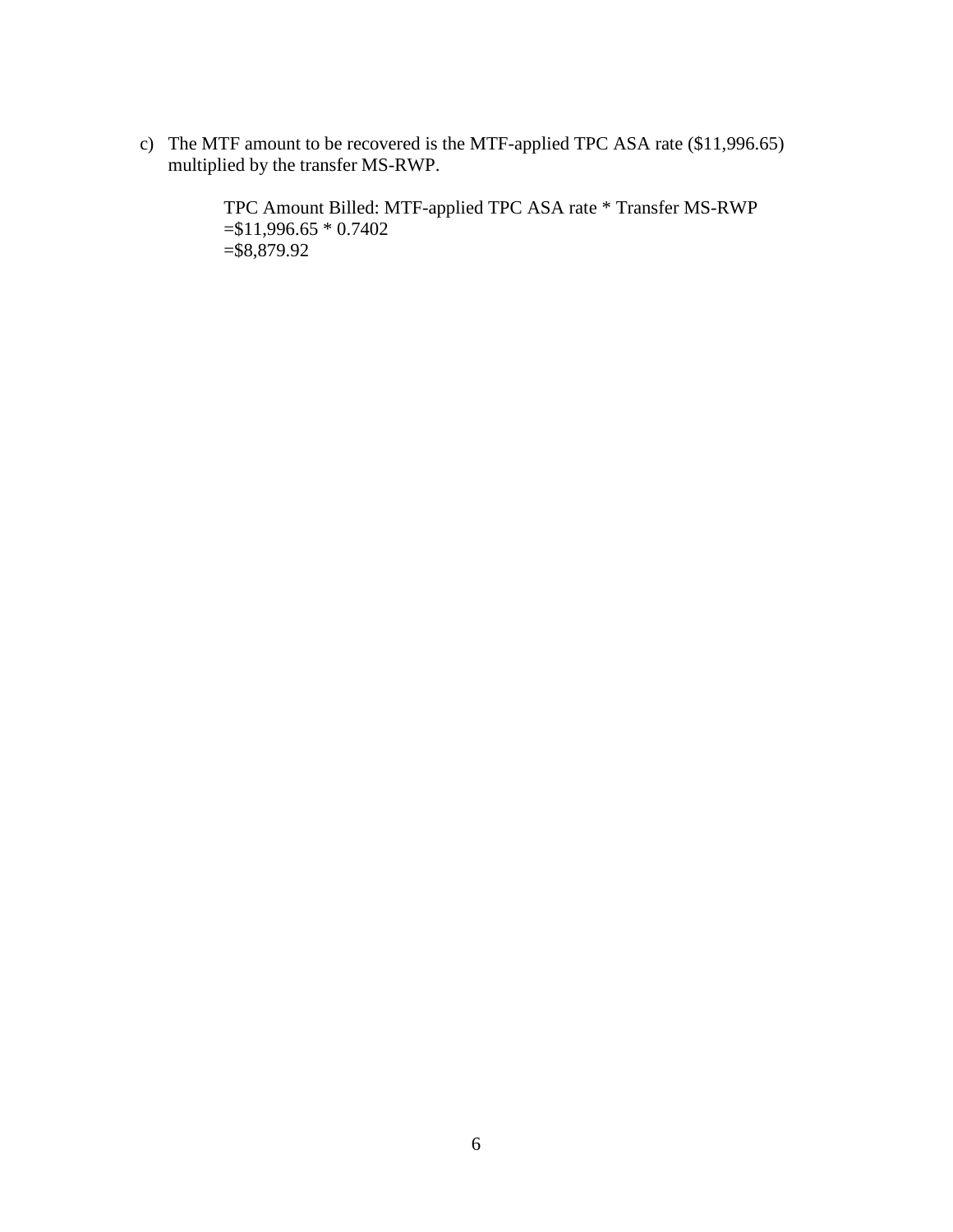# **APPENDIX A: FY 2018 Adjusted Standardized Amounts by Military Treatment Facility Effective 1 October 2017**

| <b>DMISID</b> | <b>MTF NAME</b>                | <b>SERV</b>    | <b>FULL COST</b><br><b>RATE</b> | <b>INTERAGENCY</b><br><b>RATE</b> | <b>IMET</b><br><b>RATE</b> | <b>TPC</b><br><b>RATE</b> |
|---------------|--------------------------------|----------------|---------------------------------|-----------------------------------|----------------------------|---------------------------|
| 0005          | ACH BASSETT-WAINWRIGHT         | A              | \$13,478.40                     | \$12,774.83                       | \$8,087.25                 | \$13,478.40               |
| 0006          | AF-H-673rd-ELMENDORF           | ${\bf F}$      | \$12,621.68                     | \$11,962.83                       | \$7,573.21                 | \$12,621.68               |
| 0014          | AF-MC-60th MED GRP-TRAVIS      | ${\bf F}$      | \$15,482.75                     | \$14,674.55                       | \$9,289.90                 | \$15,482.75               |
| 0024          | NH CAMP PENDLETON              | ${\bf N}$      | \$16,409.09                     | \$15,552.54                       | \$9,845.72                 | \$16,409.09               |
| 0029          | NMC SAN DIEGO                  | ${\bf N}$      | \$21,338.84                     | \$20,224.95                       | \$12,803.64                | \$21,338.84               |
| 0030          | NH TWENTYNINE PALMS            | $\mathbf N$    | \$12,745.22                     | \$12,079.92                       | \$7,647.33                 | \$12,745.22               |
| 0032          | ACH EVANS-CARSON               | $\mathbf{A}$   | \$12,981.68                     | \$12,262.49                       | \$8,570.94                 | \$12,981.68               |
| 0038          | NH PENSACOLA                   | $\overline{N}$ | \$12,767.10                     | \$12,059.80                       | \$8,429.26                 | \$12,767.10               |
| 0039          | NH JACKSONVILLE                | ${\bf N}$      | \$19,892.86                     | \$18,790.80                       | \$13,133.93                | \$19,892.86               |
| 0042          | AF-H-96th MED GRP-EGLIN        | $\mathbf F$    | \$15,834.24                     | \$14,957.02                       | \$10,454.29                | \$15,834.24               |
| 0047          | AMC EISENHOWER-GORDON          | $\mathbf{A}$   | \$16,675.18                     | \$15,751.38                       | \$11,009.51                | \$16,675.18               |
| 0048          | ACH MARTIN-BENNING             | $\mathbf{A}$   | \$15,107.82                     | \$14,270.85                       | \$9,974.69                 | \$15,107.82               |
| 0049          | ACH WINN-STEWART               | $\mathbf{A}$   | \$11,908.71                     | \$11,248.97                       | \$7,862.53                 | \$11,908.71               |
| 0052          | AMC TRIPLER-SHAFTER            | $\mathbf{A}$   | \$19,397.57                     | \$18,385.02                       | \$11,638.85                | \$19,397.57               |
| 0053          | AF-H-366th MED GRP-MT HOME     | ${\bf F}$      | \$12,965.05                     | \$12,246.79                       | \$8,559.96                 | \$12,965.05               |
| 0057          | <b>ACH IRWIN-RILEY</b>         | $\mathbf{A}$   | \$12,117.62                     | \$11,446.30                       | \$8,000.46                 | \$12,117.62               |
| 0060          | ACH BLANCHFIELD-CAMPBELL       | $\mathbf{A}$   | \$12,296.89                     | \$11,615.64                       | \$8,118.82                 | \$12,296.89               |
| 0064          | ACH BAYNE-JONES-POLK           | $\mathbf{A}$   | \$12,182.79                     | \$11,507.86                       | \$8,043.48                 | \$12,182.79               |
| 0067          | WALTER REED NATL MIL MED CNTR  | ${\bf P}$      | \$21,529.26                     | \$20,336.54                       | \$14,214.33                | \$21,529.26               |
| 0073          | AF-MC-81st MED GRP-KEESLER     | ${\bf F}$      | \$16,323.20                     | \$15,418.89                       | \$10,777.12                | \$16,323.20               |
| 0075          | ACH LEONARD WOOD               | $\mathbf{A}$   | \$11,996.65                     | \$11,332.04                       | \$7,920.59                 | \$11,996.65               |
| 0079          | AF-MC-99th MED GRP-NELLIS      | $\mathbf F$    | \$14,497.90                     | \$13,741.11                       | \$8,698.97                 | \$14,497.90               |
| 0086          | ACH KELLER-WEST POINT          | $\mathbf{A}$   | \$14,792.03                     | \$14,019.89                       | \$8,875.45                 | \$14,792.03               |
| 0089          | AMC WOMACK-BRAGG               | $\mathbf{A}$   | \$14,553.74                     | \$13,747.46                       | \$9,608.86                 | \$14,553.74               |
| 0091          | NH CAMP LEJEUNE                | ${\bf N}$      | \$13,180.50                     | \$12,450.30                       | \$8,702.20                 | \$13,180.50               |
| 0095          | AF-MC-88th MED GRP-WRIGHT-PAT  | ${\bf F}$      | \$17,629.98                     | \$16,653.28                       | \$11,639.90                | \$17,629.98               |
| 0104          | NH BEAUFORT                    | ${\bf N}$      | \$12,796.69                     | \$12,087.75                       | \$8,448.80                 | \$12,796.69               |
| 0108          | AMC WILLIAM BEAUMONT-BLISS     | $\mathbf{A}$   | \$16,001.89                     | \$15,115.39                       | \$10,564.98                | \$16,001.89               |
| 0109          | AMC BAMC-FSH                   | $\mathbf{A}$   | \$18,759.42                     | \$17,720.15                       | \$12,385.59                | \$18,759.42               |
| 0110          | AMC DARNALL-HOOD               | A              | \$14,241.81                     | \$13,452.81                       | \$9,402.92                 | \$14,241.81               |
| 0120          | AF-H-633rd MED GRP LANG-EUSTIS | $\overline{F}$ | \$12,930.30                     | \$12,213.96                       | \$8,537.01                 | \$12,930.30               |
| 0123          | FT BELVOIR COMMUNITY HOSP-FBCH | $\, {\bf P}$   | \$14,232.67                     | \$13,489.72                       | \$8,539.83                 | \$14,232.67               |
| 0124          | NMC PORTSMOUTH                 | ${\bf N}$      | \$16,873.32                     | \$15,938.54                       | \$11,140.33                | \$16,873.32               |
| 0125          | AMC MADIGAN-LEWIS              | A              | \$19,637.53                     | \$18,612.45                       | \$11,782.83                | \$19,637.53               |
| 0126          | NH BREMERTON                   | ${\bf N}$      | \$12,928.24                     | \$12,253.39                       | \$7,757.15                 | \$12,928.24               |
| 0127          | NH OAK HARBOR                  | ${\bf N}$      | \$13,049.44                     | \$12,368.26                       | \$7,829.87                 | \$13,049.44               |
| 0131          | <b>ACH WEED-IRWIN</b>          | A              | \$12,915.69                     | \$12,241.49                       | \$7,749.62                 | \$12,915.69               |